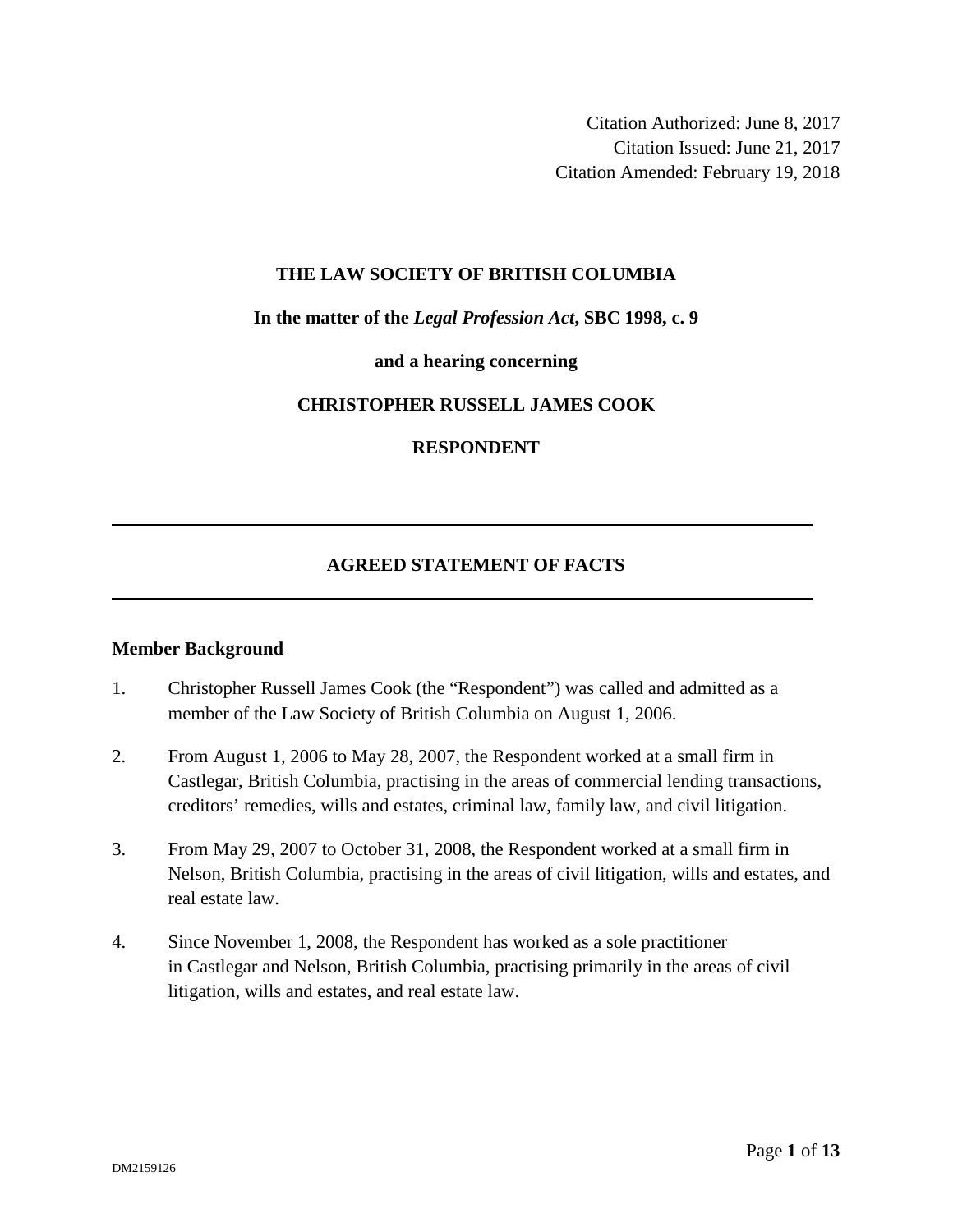# **Citation and Service**

- 5. The Citation in this matter was authorized by the Discipline Committee on June 8, 2017, and issued on June 21, 2017 ("Citation").
- 6. The Respondent admits that on June 22, 2017, he was served with a copy of the Citation in accordance with Rule 4-19 of the Law Society Rules.
- 7. An amended citation was issued on February 19, 2018 ("Amended Citation"), in accordance with Rule 4-21 of the Law Society Rules.
- 8. The Respondent admits that on February 20, 2018, he was provided with written notice of the Amended Citation in accordance with Rule 4-21 of the Law Society Rules.

# **Attachments**

- 9. Except where otherwise stated, it is agreed in respect of each document attached to this Agreed Statement of Facts that:
	- (a) it is a true copy of the original document;
	- (b) it was written or created on the date on the face of the document;
	- (c) where by the content or nature of the document it was intended to be sent or delivered, that it was sent or delivered on the date it bears on its face and was subsequently received by the intended recipient;
	- (d) where on its face the document purports to have been written or created under the instructions of the person who signed it or where on its face the document's creation was authorized by the person who signed it, that it was so written, created or authorized;
	- (e) where the document purports on its face to have been received on a particular date or time, that it was so received; and
	- (f) it is admitted into evidence for the proof of the statements made and not for the proof of the truth of its contents, unless otherwise indicated.

## **Conveyance of [address], Castlegar, British Columbia**

10. On or about July 7, 2015, AT retained the Respondent to act for him in a real estate conveyance. The Respondent received his initial conveyancing instructions from AT's realtor, [realtor]. The estimated completion date of the conveyance was July 30, 2015.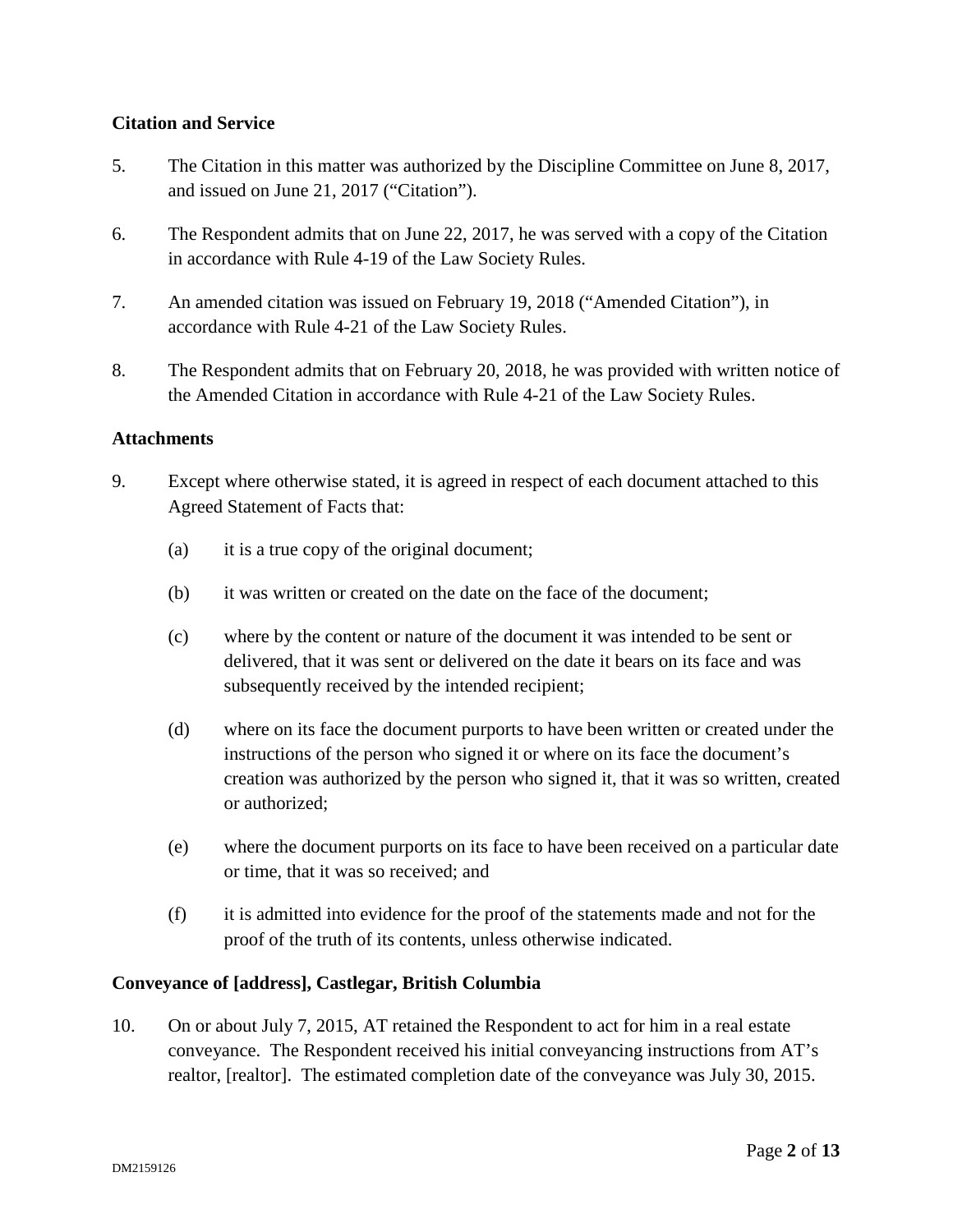- 11. The civic address of the subject property was [address], Castlegar, British Columbia (the "Property"). The Property was owned jointly by PP (deceased) and HP.
- 12. Pursuant to a Contract of Purchase and Sale dated June 29, 2015, HP (by way of her power of attorney, TR) agreed to sell the Property to AT. The Conveyancer's Instruction Report, the Contract of Purchase and Sale, and a July 6, 2015 Contract of Purchase and Sale Addendum all set out the legal description of the Property as:
	- PID: [legal description].
- 13. On July 20, 2015, the Respondent's conveyancer, CB, requested a title search for [the property].
- 14. On July 20, 2015, CB requested a copy of the Tax Certificate for the Property from the Tax Department of the City of Castlegar. The request set out the legal description of the Property as [legal description].
- 15. On July 21, 2015, the City of Castlegar provided the Respondent with the requested document. The Tax Certificate indicated that in addition to [Lot number], the legal description for the Property also included:
	- **Ilegal description]**, Kootenay Land District except Plan [number].
- 16. On August 8, 2016, the Respondent was interviewed by two Law Society investigators. During the interview, the Respondent explained that when he reviewed the Tax Certificate, he did not see that the legal description for the Property included Lots [number] and [number]:
	- CC: But in this case, what had happened was is that the conveyancing instructions did not include that second parcel. Both CB and I missed this indication on the tax folio. I looked at this document as I do with all the documents that came in, but I did not see the extra legal, I did not see that section and to be quite honest with you, I look at these documents a lot more carefully now to make sure I don't ever miss the legals again. It's, it's you know it's, it's something where I did not see this indication, the indication of a, of another lot on here on this folio but in every other file where I've looked at these things, they don't often jump out at you. So it was just one of these things where I, I made a mistake.
- 17. On July 21, 2015, the Respondent sent a letter to PK, a notary public acting for the seller of the Property. The letter enclosed the following closing documents for execution by the seller: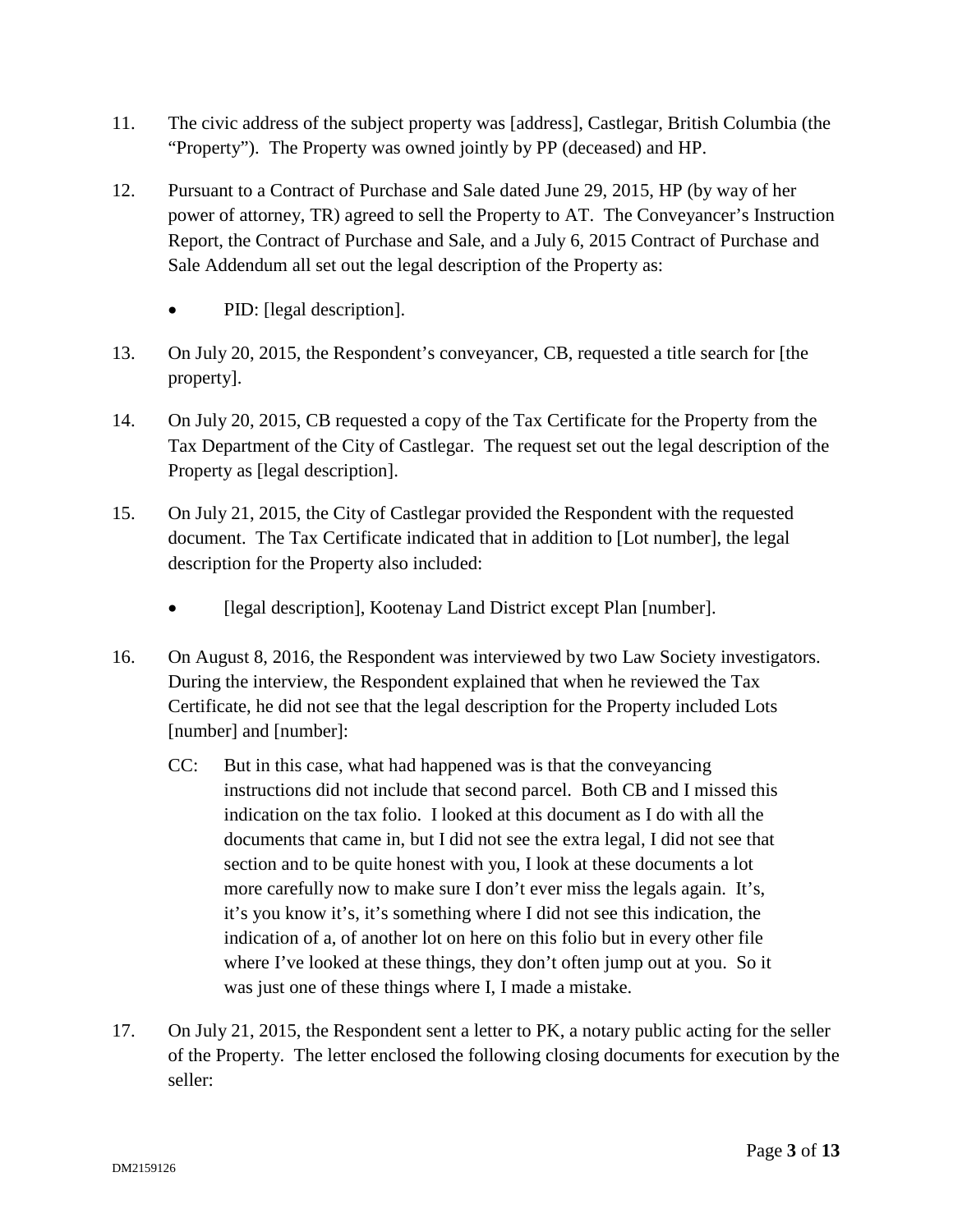- Form A Transfer;
- Vendor's Statement of adjustments;
- **GST Certificate:**
- Statutory Declaration re: Residency;
- Title Search: and
- Tax Certificate.
- 18. On July 24, 2015, PK filed a Form 17 transferring Lot 5 to the surviving joint tenant, HP, with the Land Title Office. Included with the Form 17 was a death certificate for PP and a statutory declaration signed by TR.
- 19. PK was interviewed by two Law Society investigators on October 26, 2016. During the interview, PK explained that in July 2015, he was also not aware of the need for the conveyance to transfer both Lots [number] and [number]:
	- MS: Right, okay, so let me back right up to the beginning on this. The, at the time of the conveyance in July of 2015, were you aware that there was the need to transfer two lots?
	- PK: No, it wasn't, I mean it wasn't in the contract, obviously the mortgage people missed it and when Chris Cook provided us with documentation, there was no mention of it.
	- …
	- MS: Right. So at that time, when the, when this transaction was closing, you didn't believe there to be any issues with the documentation that Mr. Cook had prepared and sent to your office?
	- PK: Well again, everybody went off the contract and there was, nobody was made aware of it.
- 20. After the closing documents were executed and returned to the Respondent's office, on July 30, 2015, the Respondent registered the Form A at the Land Title Office under registration number [number], and the Form B under registration number [number].
- 21. On August 4, 2015, the Respondent wrote to AT to report on the transaction and confirm the completion of his purchase of the Property. The Respondent enclosed copies of the filed Form A (number) and Form B (number), along with other closing documents.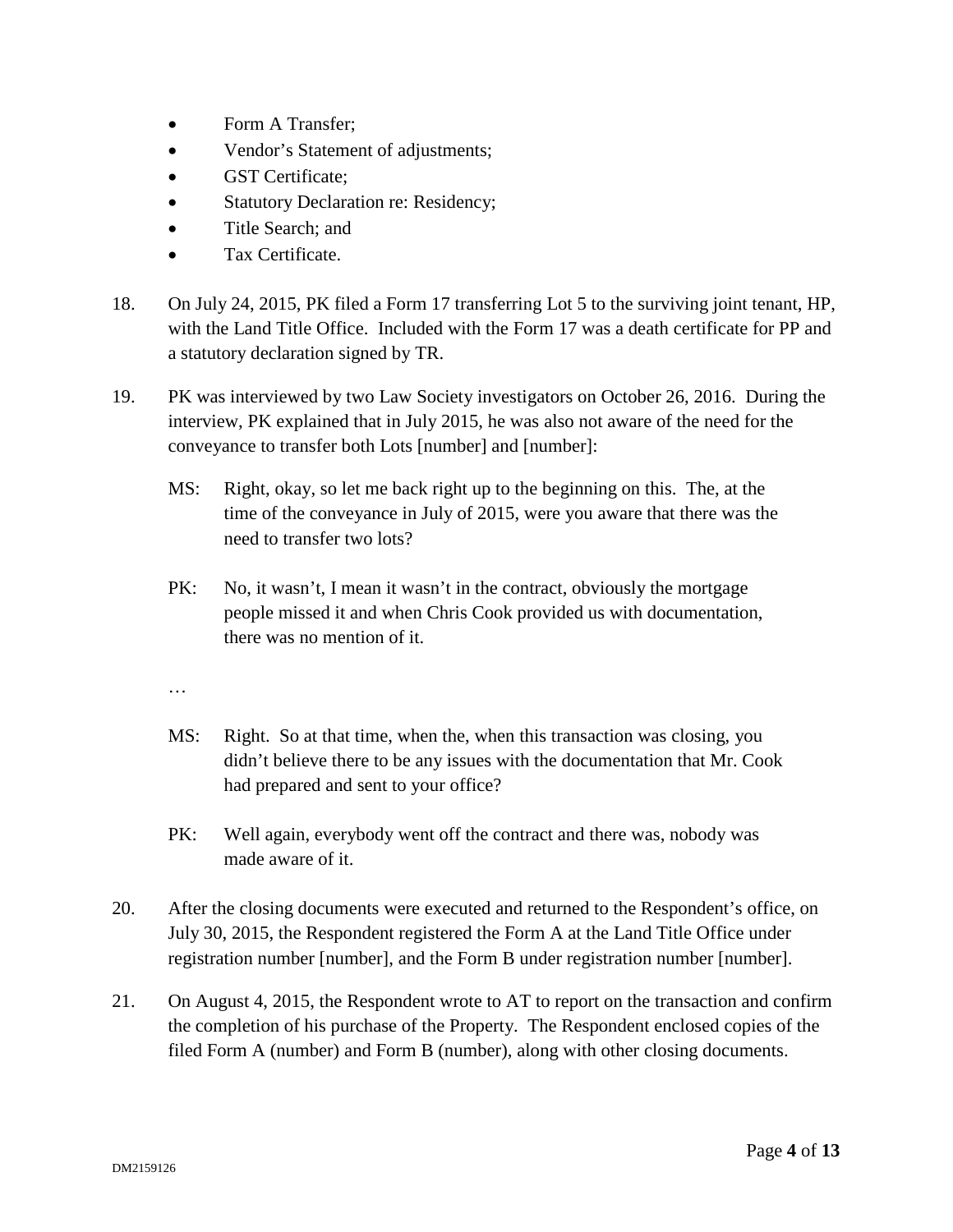22. On September 9, 2015, the Respondent's office was informed that Lot [number] was associated with Lot [number]. That day, the Respondent sent an email to PK that read:

> I was just notified by BC assessment that there is another lot associated with the subject property. I missed this on the tax certificate (attached). The contract only had one lot listed and only one search sent with the contract, so I wasn't looking for the second lot information on the tax certificate. …ooops.

I have attached the title search for lot [number] and a Form  $A - T$ ransfer for Lot [number] for your client's execution and return to our office for registration. Please let me know when you have transferred the property to HP as surviving Joint Tenant, thanks.

- 23. On September 14, 2015, PK wrote to the Respondent by email to advise that HP had passed away. PK recommended that the Respondent contact the realtors and the Land Title Office with respect to the issue.
- 24. During his August 8, 2016 interview with Law Society investigators, the Respondent explained that his conveyancer, CB, then spoke with staff at PK's office about the difficulties created by the fact that the seller had passed away. CB subsequently advised the Respondent that she had "worked something out":
	- CC: She said she worked something out with [name], yeah, essentially that was what she indicated to me verbally, and that's, I got a, I got a Form A sent to me by CB, I didn't look at the bottom of it, I signed it and then sent it back to her and it got registered.
- 25. On September 16, 2015, the Respondent caused the following documents to be filed with the Land Title Office:
	- (a) a Form 17 (number) transferring Lot [number from PP and HP into the name of the surviving joint tenant, HP. Enclosed with the filing was the death certificate for PP and the statutory declaration signed by TR that had been prepared by PK in relation to Lot [number] only; and
	- (b) a Form A transfer for Lot [number] (number) from HP to AT.
- 26. The Respondent admits that by affixing his digital signature to the conveyancing forms on September 16, 2015, he certified that he had a true copy of the forms in hand, when he did not.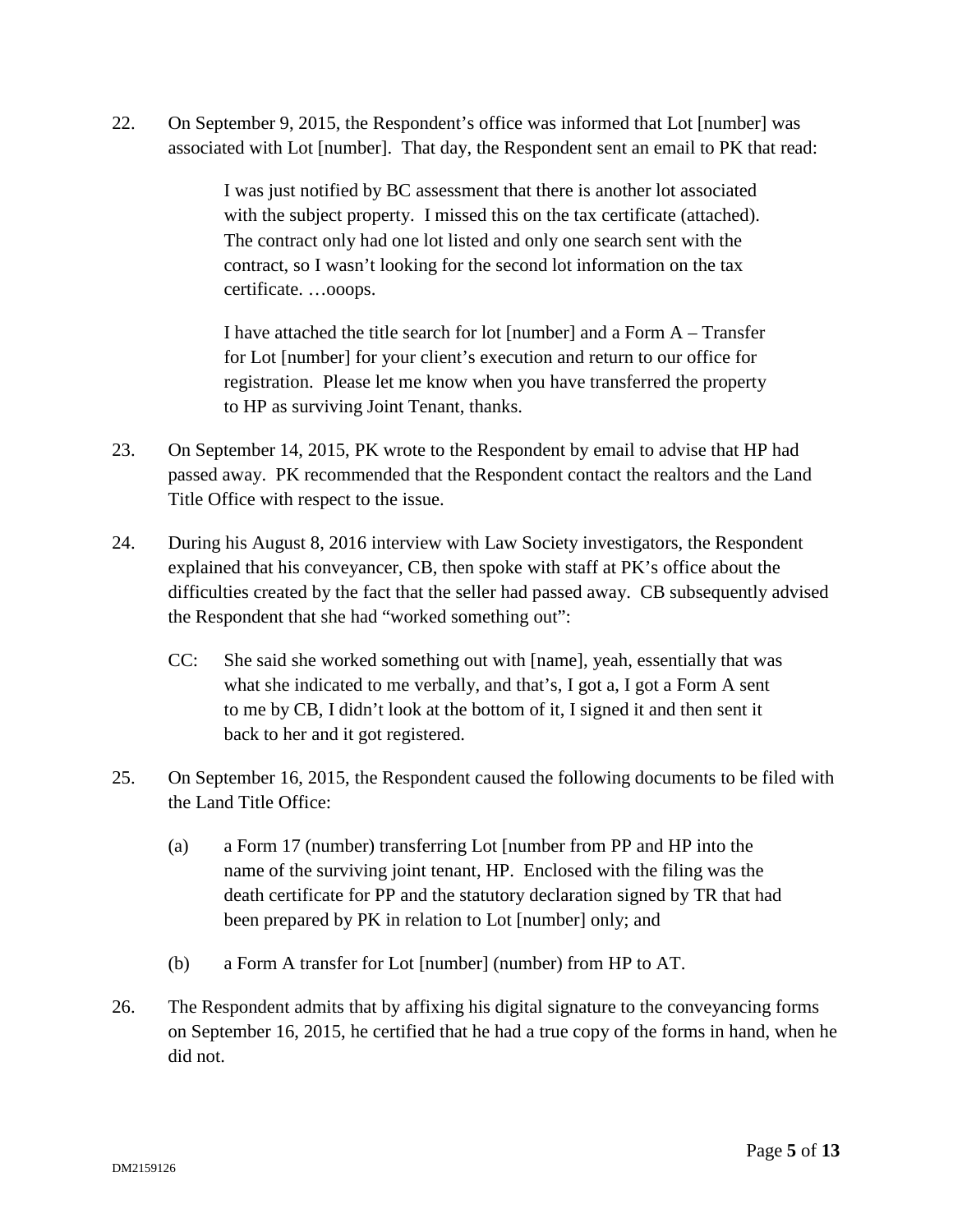- 27. During his August 8, 2016 interview with Law Society investigators, the Respondent explained that he knew that HP's death was a legal impediment to filing documents with the Land Title Office by power of attorney:
	- MS: And this is, this is, this may be a, may be one of those questions that I should know the answer to but I don't, at this point in time we know that HP has passed away, right?
	- CC: Yes, we do by, at this point in time for certain yes.
	- MS: So is that not an impediment to filing documents with the Land Title Office by power of attorney?
	- CC: Certainly, certainly.
	- MS: And ...
	- CC: It is a legal impediment.
	- MS: And did you turn your mind to that issue at that point?
	- CC: Yes.
- 28. During his August 8, 2016 interview with Law Society investigators, the Respondent indicated that after he learned of the problem with Lot [number], he spoke with CB about it and asked her in general terms to "deal with" the situation:
	- MS: Okay. Now, back to, I had asked, I think, when you first found out about this, and you mentioned your office received a call from BC Assessments or BC – was it BC Assessments?
	- CC: I think it was, yeah.
	- …
	- CC: And then I basically called up CB, like I said, and said look, what the hell's going on here? And at that time I said look, CB, I'm basically having a nervous breakdown. I need you to take care of this, okay, so go and deal with it. I've got a zillion other things that I have to do here including dismantle an office, go and create the solution here, something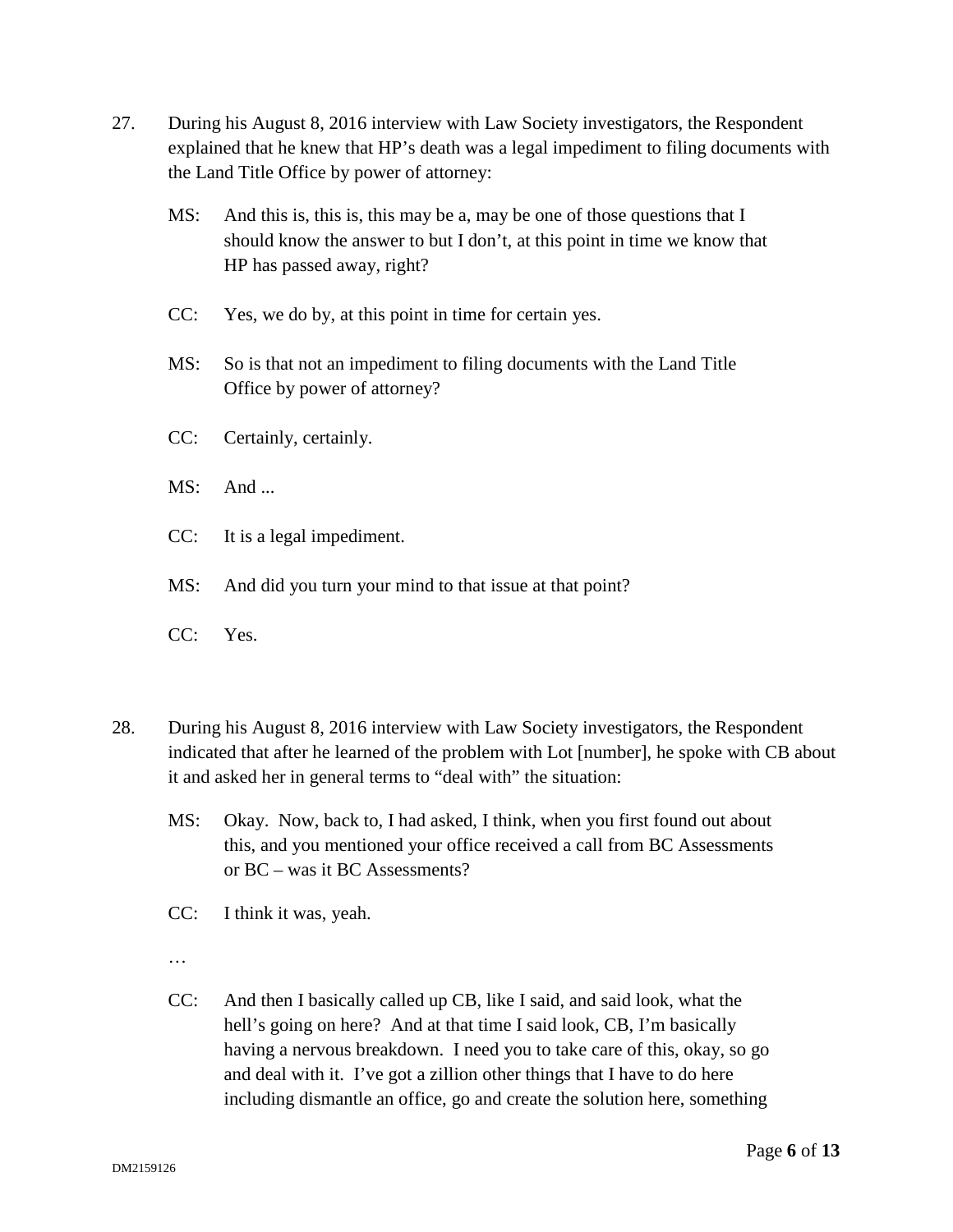along those lines although I'm sure it was much more forceful and using more curse words. She said okay, yes, Chris, I'll contact PK's office and see what I can work out. I didn't hear anything after that until she basically got in contact with me, I think it was probably a few weeks later and said we've worked something out with PK's office, I've spoken to [name]. I'm sending you the Land Title form for registration, please sign it and send it back to me. I didn't get into, at that time, I didn't really get into what had happened. I didn't really come to a full awareness of what had happened until March when I got PK's letter and that was a surprise.

- LS: And [name] was…?
- CC: [name] was PK's assistant.
- LS: Okay.
- MS: So it was CB who sort of worked out the idea in terms of how to fix the error that, that occurred here?
- CC: Yes.
- 29. On approximately October 2, 2015, CB realized that the September 16, 2015 Form A referred to Lot [number] and not Lot [number]. CB sent the Respondent an updated Form A pertaining to Lot [number]. In an email dated October 2, 2015, CB wrote:

Chris, please sign and return the attached … long story, but between preparation of the various transfers on this file, I had you sign the one for Lot [number], which will now need to be withdrawn.

- 30. On October 5, 2015, the Respondent filed an updated Form A (number) with the Land Title Office. On October 14, 2015, the Respondent digitally signed a corrective declaration related to Form A (number), to expand the parcel identifier and legal description of the land.
- 31. During his August 8, 2016 interview with Law Society investigators, the Respondent indicated that when Form A (number) was filed, he did not have a corresponding true copy of the document in his file:
	- LS: So that's a Form A freehold transfer, it's registered under number [number].
	- CC: Yes, that, that's for Lot [number], yes.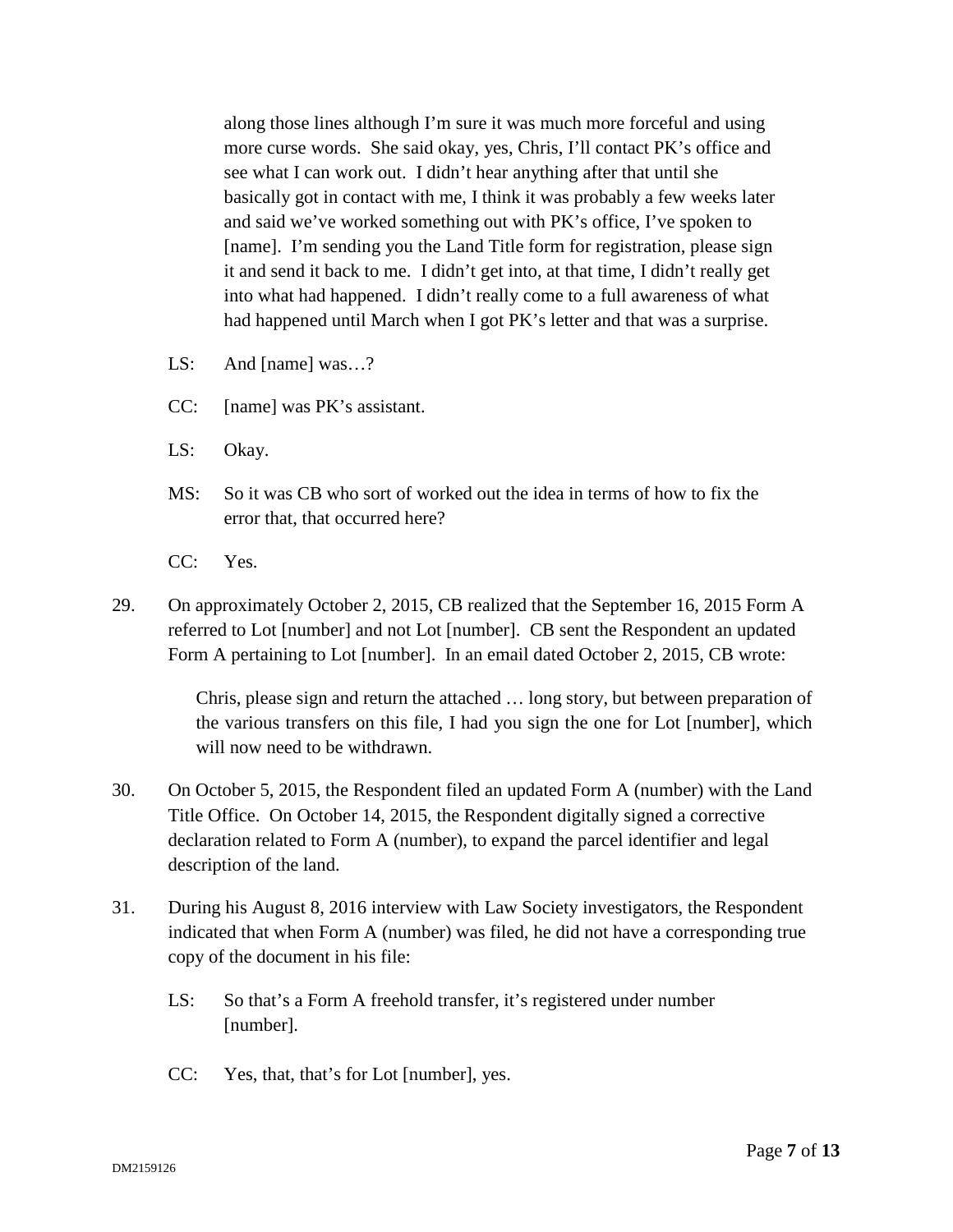LS: October  $5<sup>th</sup>$ , 2015

- CC: Yes.
- MS: And this is the document that you're talking about that CB prepared that you signed without confirming things in the file.
- CC: Yes, there, there was no written, there was no signed document in my file that was signed by HP and myself, there was no such document.
- MS: Right. Have you spoken with CB since and asked how this document came to be prepared?
- CC: Yes, I did and I, she informed me in March or when, just after I got PK's letter and that she had prepared that document and had me sign it and then registered it in the Land Title Office.
- MS: And when you signed it, you affixed, you didn't, you affixed your digital signature to this document?
- CC: That is correct, yes, I did.
- 32. On October 15, 2015, the Respondent wrote to the Land Title Office, requesting the withdrawal of the Form A transfer registered on September 16, 2015 under [number].
- 33. On February 29, 2016, PK wrote to the Respondent to advise that he had become aware of the Form A transfer of Lot [number] on October 5, 2015, and that the transfer indicated that TR, the attorney, had executed the transfer in the Respondent's presence on July 24, 2015. PK further indicated that TR had provided a statutory declaration stating that she had never been to the Respondent's office to sign any documents, and that she had never signed any documents in the presence of the Respondent.
- 34. On March 4, 2016, PK spoke with the Respondent by telephone. The Respondent advised PK that TR had attended his office, and that he had witnessed her sign the Form A. The Respondent told PK that he would send him a signed copy of the Form A showing TR' signature.
- 35. On April 11, 2016, the Respondent sent a letter to HP via TR, in care of PK. In his letter, the Respondent stated, in part: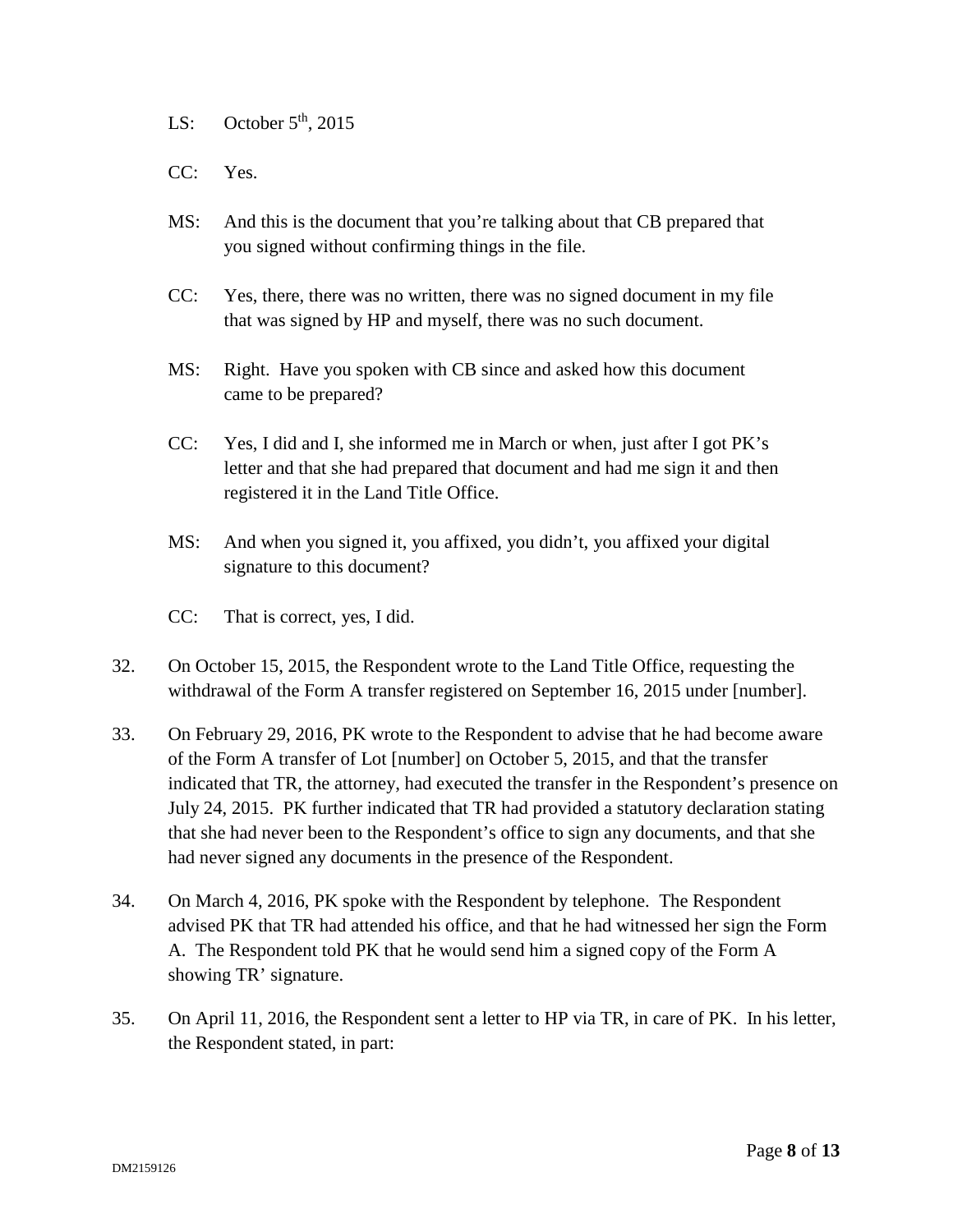I can advise that on October 5, 2016, when I digitally signed the Form A to transfer Parcel No. [number] into AT's name, I did not review the bottom of that document before I digitally signed it and sent it back to my conveyancer by email. In particular, that Form A indicates that I notarized her signature, when in fact I did not notarize any documents signed by TR.

I recall that I also understood from my secretary that the seller had signed a Form A at 'another notary's office' and 'had made its way back into the file', but I did not check the file nor did I make any further inquiry about the document ….

- 36. During an October 26, 2016 interview with Law Society investigators, PK indicated that TR was not trying to retain Lot [number]:
	- MS: What's been TR' position throughout this? Is she trying to retain this parcel [number] or is she …?
	- PK: No, I mean she just wants this corrected and I mean she's kind of frustrated that it's taken so long and you know, she just wants the error corrected.
- 37. On April 15, 2016, the Respondent filed another Form A transfer document with the Land Title Office in relation to Lot [number] (number).
- 38. The Respondent admits that when the Form A (number) was filed on April 15, 2016, he did not have an executed copy of the document in his file.
- 39. Form A [number] was filed in error. On May 4, 2016, the Respondent wrote to the Land Title Office to ask that it be withdrawn.
- 40. On May 8, 2017, the Respondent notified AT about the issues with Lot [number], including the fact that the Respondent had transferred the lot to AT without a proper Form A from the seller, and the need for the CIBC mortgage to be registered against both Lots [number] and [number]. The Respondent recommended that AT obtain independent legal advice, and indicated that he would cover the costs for doing so. The Respondent also recommended that AT consolidate Lots [number] and [number], in order to avoid having to pay a per-parcel storm water drain fee levied by the City of Castlegar.
- 41. AT obtained independent legal advice from another lawyer, and executed a Form C Charge in front of that lawyer. The Form C extended the CIBC mortgage to Lot [number].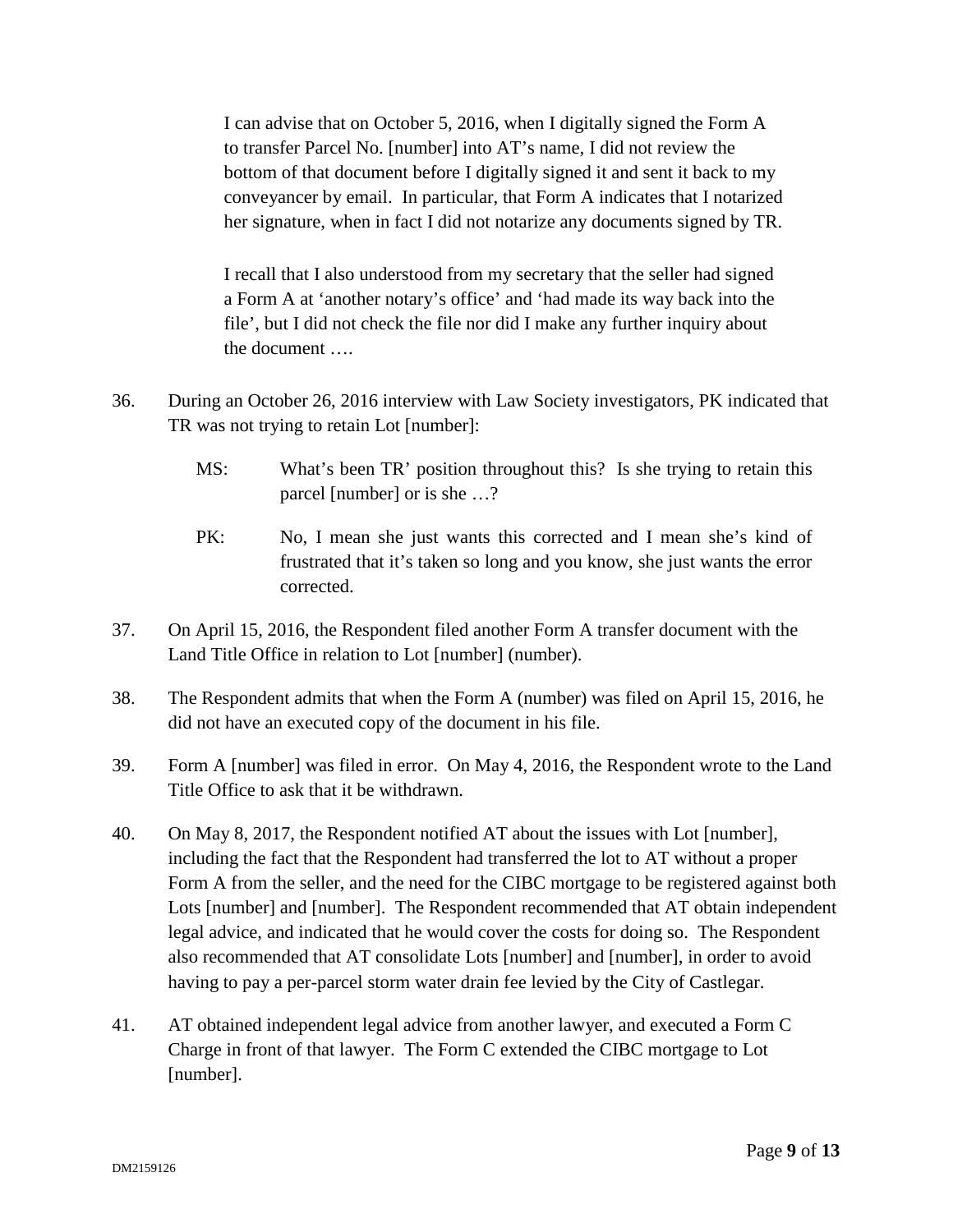- 42. In May 2017, the Respondent's office registered the Form C at the Land Title Office. In addition, further to AT's instructions, the Respondent's office consolidated Lots [number] and [number].
- 43. On May 31, 2017, the Respondent wrote to AT to provide him with a State of Title Certificate for Lot [number] confirming the extension of the mortgage over that lot.

## **[Bank] Mortgage**

- 44. On July 27, 2015, the Respondent sent a Solicitor's Interim Report/Requisition for Funds to [the Bank]. This document indicated that the legal description for [address], Castlegar, British Columbia was [legal description].
- 45. On July 28, 2015, [the Bank] retained the Respondent as counsel in relation to the mortgage transaction.
- 46. On August 6, 2015, the Respondent wrote to [the Bank], and confirmed that a [Bank] mortgage had been registered against the Property.
- 47. During his August 8, 2016 interview with the Law Society, the Respondent explained that the [Bank] mortgage should have been registered against both lots, but that the Respondent did not register a mortgage against Lot [number]:
	- MS: And so it was your responsibility to register a mortgage against AT's property for [the Bank]?
	- CC: Absolutely.

MS: And I take it the mortgage should have been registered over Lots [number] and [number]?

- CC: Yes.
- MS: And were there ever any discussions between you and CB with respect of what should be done vis-à-vis [the Bank]?
- CC: No, no, we, we didn't talk about anything to do with [the Bank], we just were focused on what I guess would be the originating problem and then I suppose as far as the way CB thought about it at the time, you know that problem, once it was solved, would solve the other problems that, as, as, based on what we discussed in March, it was just like okay CB, take me through what happened because I need to know because this is probably going to come up. So basically she considered that the discussions or the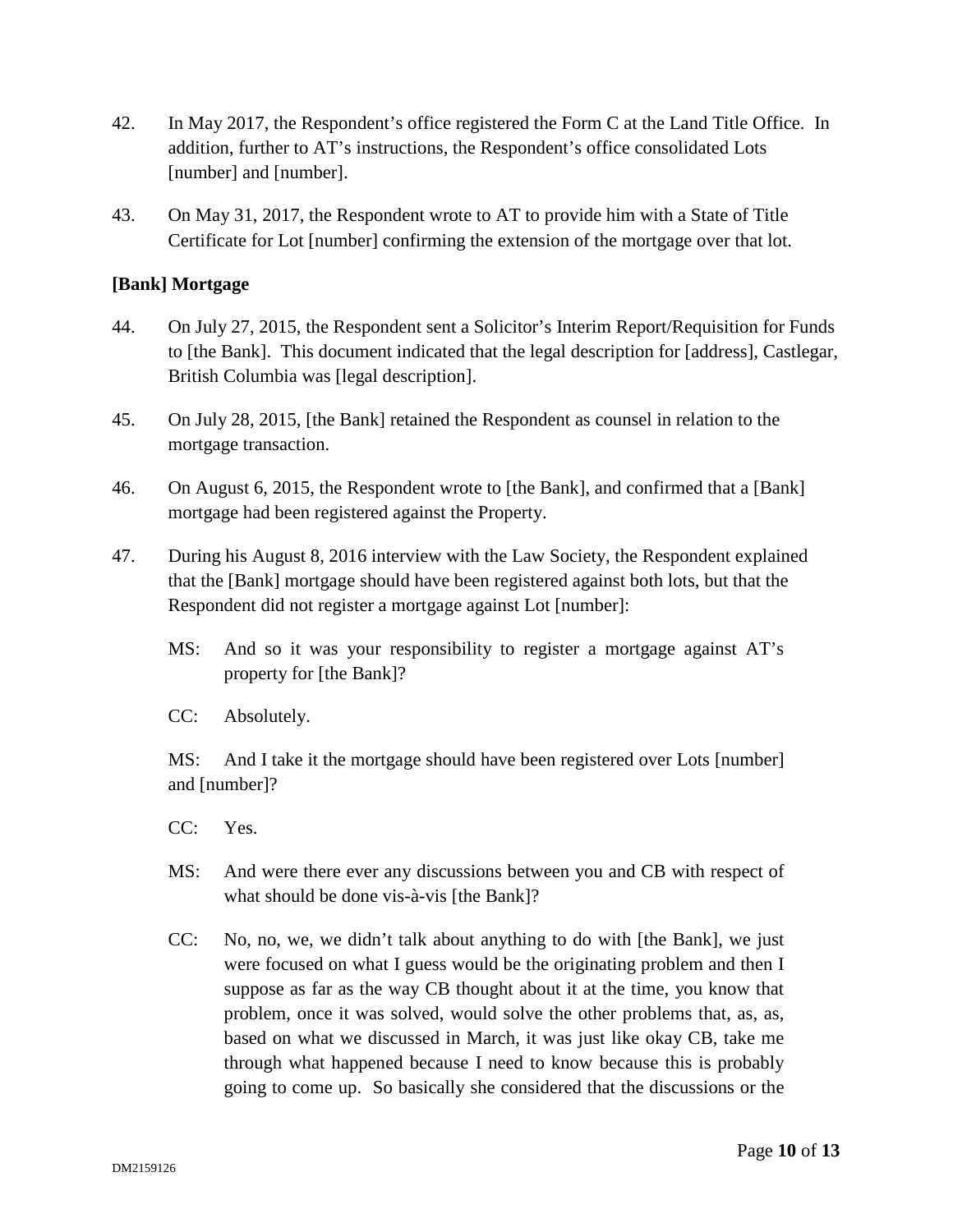correspondence that she'd had with [name] led her to assume that it would be okay to register based on you know [name] saying this is what we would do. And so she did and basically that was the end of it until it came up in March again and at that point, I got a thorough awareness of what had happened.

- MS: Right, but there's a bit of a hole in the solution in terms of just registering because that doesn't deal with the fact that the [Bank] mortgage is not registered on Lot [number].
- CC: I supposed, yeah, I suppose that's worth saying ….
- 48. During the interview with Law Society Investigators, the Respondent also indicated that he had not advised [the Bank] about the issues arising from his failure to transfer Lot [number]:
	- MS: Did you notify [the Bank] at any point about these issues that had arisen with respect to these lots?
	- CC: No, I haven't notified [the Bank] because, or at least I don't believe that we've notified [the Bank] but I guess the reason being that we assumed that we're going to nip this problem in the bud at some point, if it hasn't already been.
- 49. The Respondent admits that he did not recommend to [the Bank] that they obtain independent legal advice, or that there was a possibility that the Respondent may no longer be able to act for them.
- 50. On May 15, 2017, the Respondent wrote to [the Bank] to advise that AT's mortgage in relation to the Property had been extended to Lot [number], and provided a copy of a registered Extension of Mortgage.
- 51. On May 31, 2017, the Respondent provided [the Bank] with a copy of the State of Title Certificate for Lot [number], as further confirmation that [the Bank's] mortgage had been extended to Lot [number].

## **Admission of Misconduct**

52. The Respondent admits that on or about September 16, 2015, in the course of acting for his client AT regarding the purchase of real property in Castlegar, British Columbia, he caused to be filed electronically at the Land Title Office a Form A transfer and Form 17 fee simple form with an attached statutory declaration which were purportedly executed by the registered owner's attorney under a power of attorney, when he knew or ought to have known that: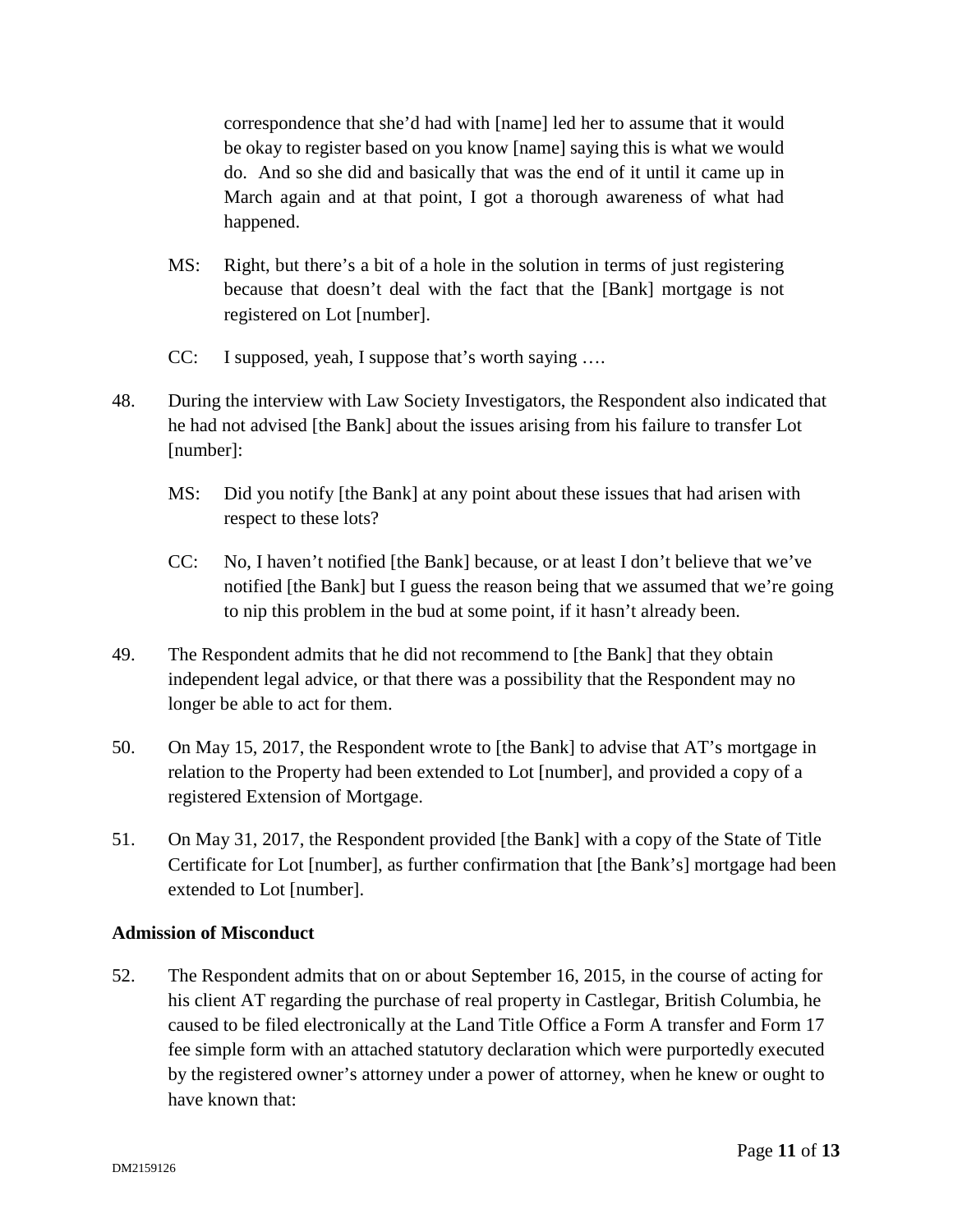- (a) the power of attorney had expired;
- (b) the attorney had not executed the Form A before him or at all;
- (c) the Form 17 fee simple form attached a statutory declaration relating to a different lot than set out in the Form 17;
- (d) the Form 17 fee simple form purported to transmit a lot from one joint tenant to another when both individuals were deceased;
- (e) he had not witnessed the attorney's signature on the Form A; and
- (f) he did not have the originally signed documents in his possession;

as set out as allegation 1 in the Amended Citation.

- 53. The Respondent admits that his conduct in doing so constitutes professional misconduct.
- 54. The Respondent admits that on or about October 5, 2015 in the course of acting for his client AT regarding the purchase of real property in Castlegar, British Columbia, he caused a Form A transfer to be filed electronically at the Land Title Office which was purportedly executed before him by the registered owner's attorney under a power of attorney when he knew or ought to have known that:
	- (a) the power of attorney had expired;
	- (b) he had not witnessed the attorney's signature;
	- (c) the attorney had not executed the Form A transfer before him or at all; and
	- (d) he did not have the originally signed document in your possession;

as set out as allegation 2 in the Amended Citation.

- 55. The Respondent admits that his conduct in doing so constitutes professional misconduct.
- 56. The Respondent admits that on or about April 15, 2016 in the course of acting for his client AT regarding the purchase of real property in Castlegar, British Columbia, he caused a Form A transfer to be electronically filed at the Land Title Office which was purportedly executed before him by the registered owner's attorney under a power of attorney when he knew or ought to have known that:
	- (a) the power of attorney had expired;
	- (b) he had not witnessed the signature of the attorney;
	- (c) the attorney had not executed the Form A transfer before him or at all; and
	- (d) he did not have the originally signed document in your possession;

as set out as allegation 3 in the Amended Citation.